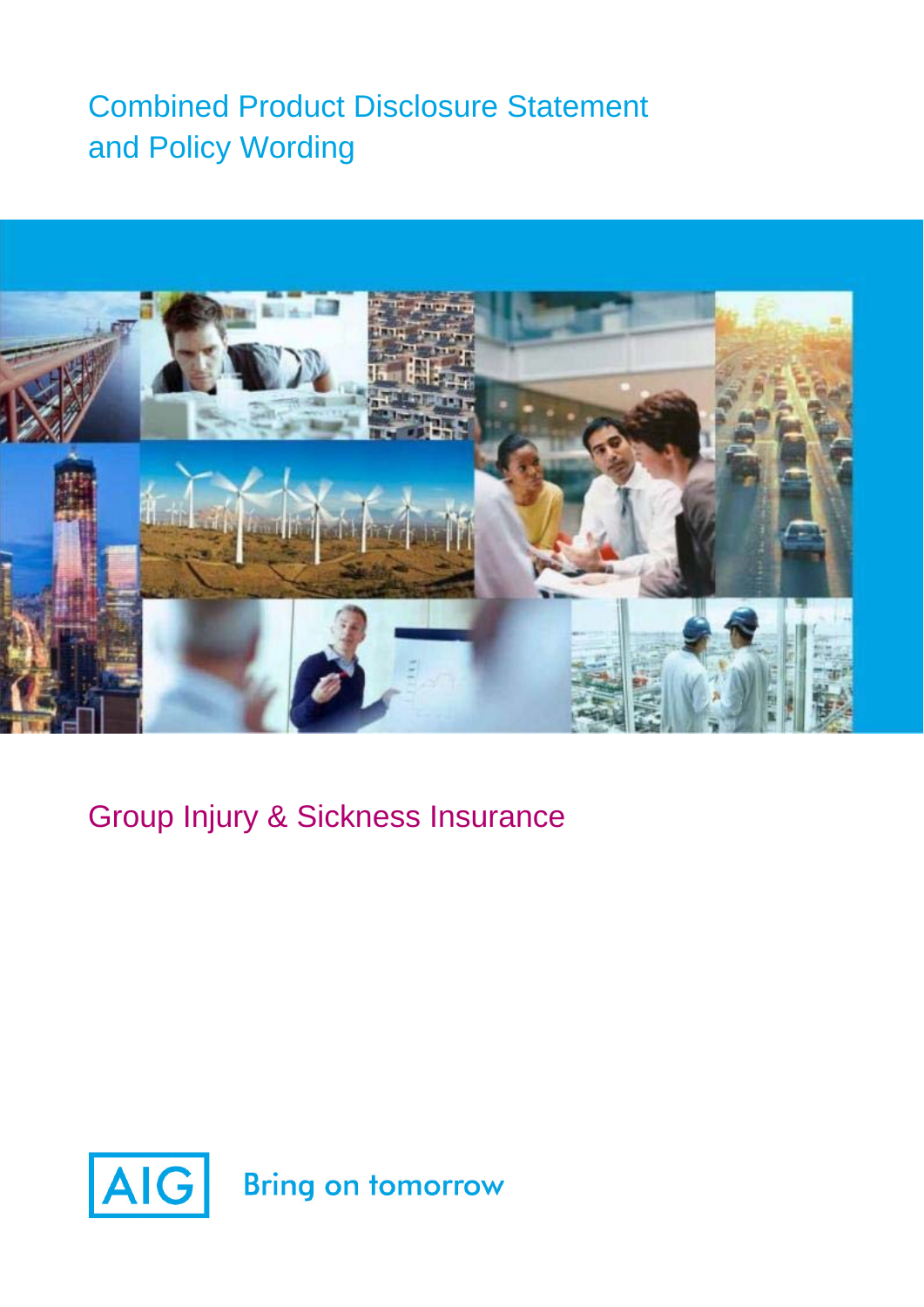

## **How is your insurance arranged?**

This insurance is issued/insured by:

 **AIG Australia Limited (AIG) ABN 93 004 727 753 AFSL 381686 Level 12 717 Bourke Street Docklands VIC 3008** 

AIG Australia Limited issues / insures this product pursuant to an Australian Financial Services Licence ('AFSL') granted to us by the Australian Securities and Investments Commission.

AIG Australia prepared this Product Disclosure Statement.

# **Retail Clients**

Under our AFSL we are required to provide 'Retail Clients' with a Product Disclosure Statement.

A Retail Client means an individual or small business.

'Small business' means a business employing less than

- (a) if the business is or includes the manufacture of goods 100 people; or
- (b) otherwise 20 people.

Date prepared: 01 January 2017

PDS SO JM 09/00064.6

**This document contains Your Insurance Policy Terms, Provisos, Exclusions and Conditions. It is important that You read and understand it and retain it in a safe place.**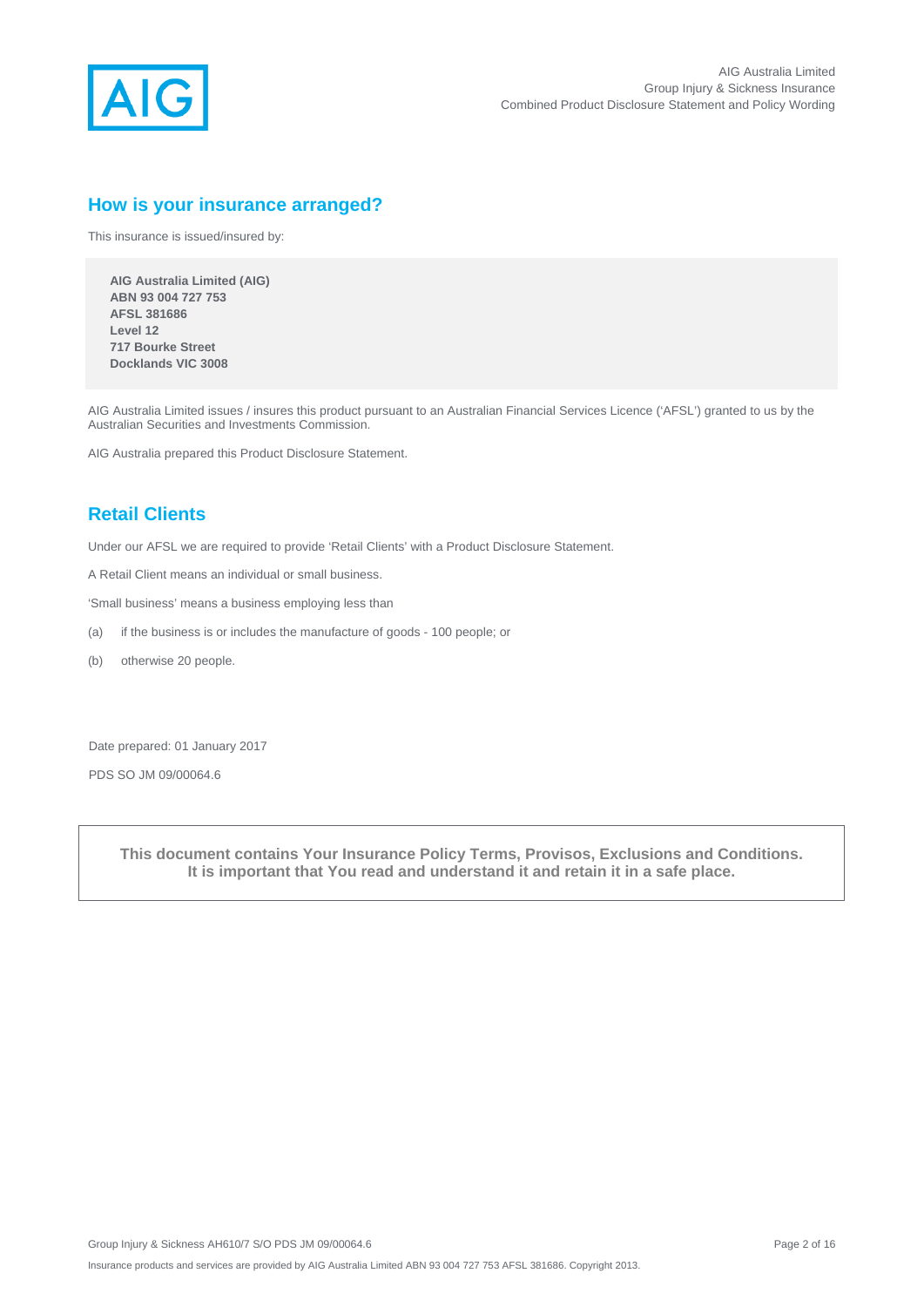

# **Contents**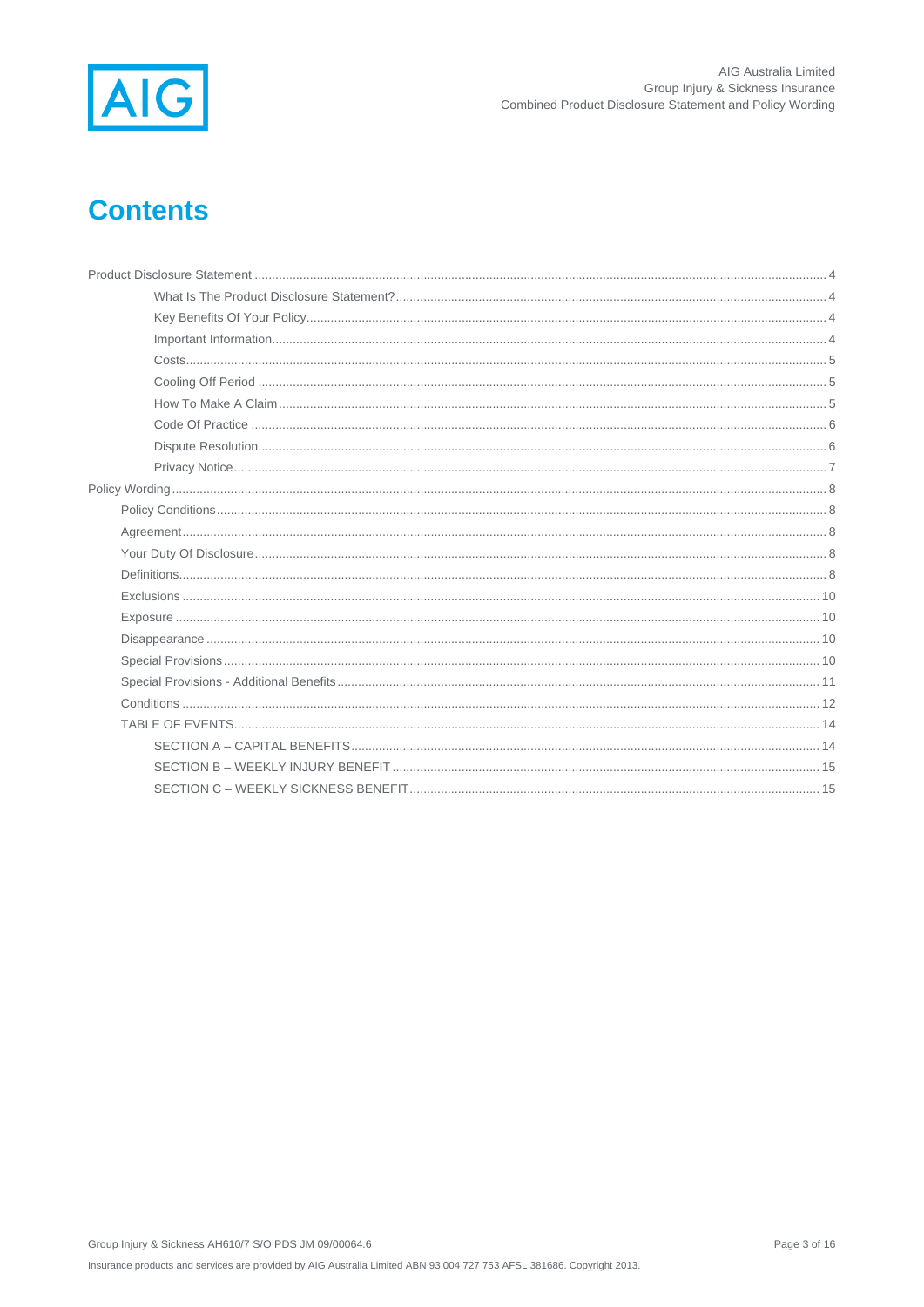

# **Product Disclosure Statement**

# **What Is The Product Disclosure Statement?**

The **Product Disclosure Statement ('PDS')** contains information about key benefits and significant features of this Group Individual Injury and Sickness Insurance.

The purpose of the PDS is to assist your purchasing decision and ability to compare this product with other insurance. This document also contains important information about your rights and obligations including Cooling Off and the Duty of Disclosure.

The terms and conditions of your insurance are contained in the **Policy Wording.**

Details about the product issuer can be found on the inside cover of this document under **'How this group insurance is arranged'.**

# **Key Benefits of Your Policy**

You can select various cover options against a range of Events including:

- Injury (as defined) resulting in Death, Permanent Total Disablement and specified Permanent Total Loss (refer to **Section A**  under **Table of Events** in the **Policy Wording**);
- Weekly Injury Benefit for Injury resulting in Temporary Partial Disablement or Temporary Total Disablement (refer to **Section B** under **Table of Events** in the **Policy Wording**);
- Weekly Sickness Benefit, for Sickness (as defined) causing Temporary Partial or Total Disablement (refer to **Section C** under **Table of Events** in the **Policy Wording**);

**Additional benefits** are available under various Sections of the policy and include:

- Rehabilitation Expenses (applicable to **Sections B and C);**
- Escalation of Claim Benefit (applicable to **Sections B and C);**
- Spouse and Dependant Children Benefit (applicable to **Section A);**
- Home Renovation Benefit (applicable to **Section A);**
- Accidental H.I.V Infection Benefit (applicable to **all Sections)**

Refer to the **Special Provisions – Additional Benefits** on **page 11** of the **Policy Wording**.

Details of the key benefits for all sections of cover are contained in the **Policy Wording** under the **Table of Events**.

Cover for each of the above is subject to acceptance of the risk by the issuer / insurer. Cover is limited to the benefits and maximum sums insured listed in **the Policy Schedule** and is subject to the terms, conditions and exclusions in the **Policy Wording.**

### **Important Information**

Please read the **Policy Wording** carefully for full details about lodging a claim, when benefits are payable, and the terms and conditions that apply to this insurance. Take special note of the following:

- 1. The **Policy Wording** contains a **Definitions** section on **page 8** and **Conditions** that apply to this insurance at **page 12.**
- 2. **Special Provisions** apply to this **Policy Wording** that may impact upon the compensation payable. It is important that you carefully read the sections of the **Policy Wording** titled **'Special Provisions'** and '**Special Provisions – Additional Benefits'** on **pages 11 and 12** of the **Policy Wording**.
- 3. There are some circumstances where cover cannot be provided. These are covered in the **Policy Wording.** Please take special note of the **Exclusions** applicable to all sections of the policy listed on **page 10** of the **Policy Wording.**
- 4. **Aggregate limits** and **aggregate** or **Elimination Periods** may apply to one or more of the sections of cover selected. Details are provided in the **Policy Wording**. Where applicable these will be shown on the **Policy Schedule.**
- 5. **Age limits** may apply to this policy. We will not be liable for any Event which happens to an Insured Person unless at the date of

Group Injury & Sickness AH610/7 S/O PDS JM 09/00064.6 Page 4 of 16

Insurance products and services are provided by AIG Australia Limited ABN 93 004 727 753 AFSL 381686. Copyright 2013.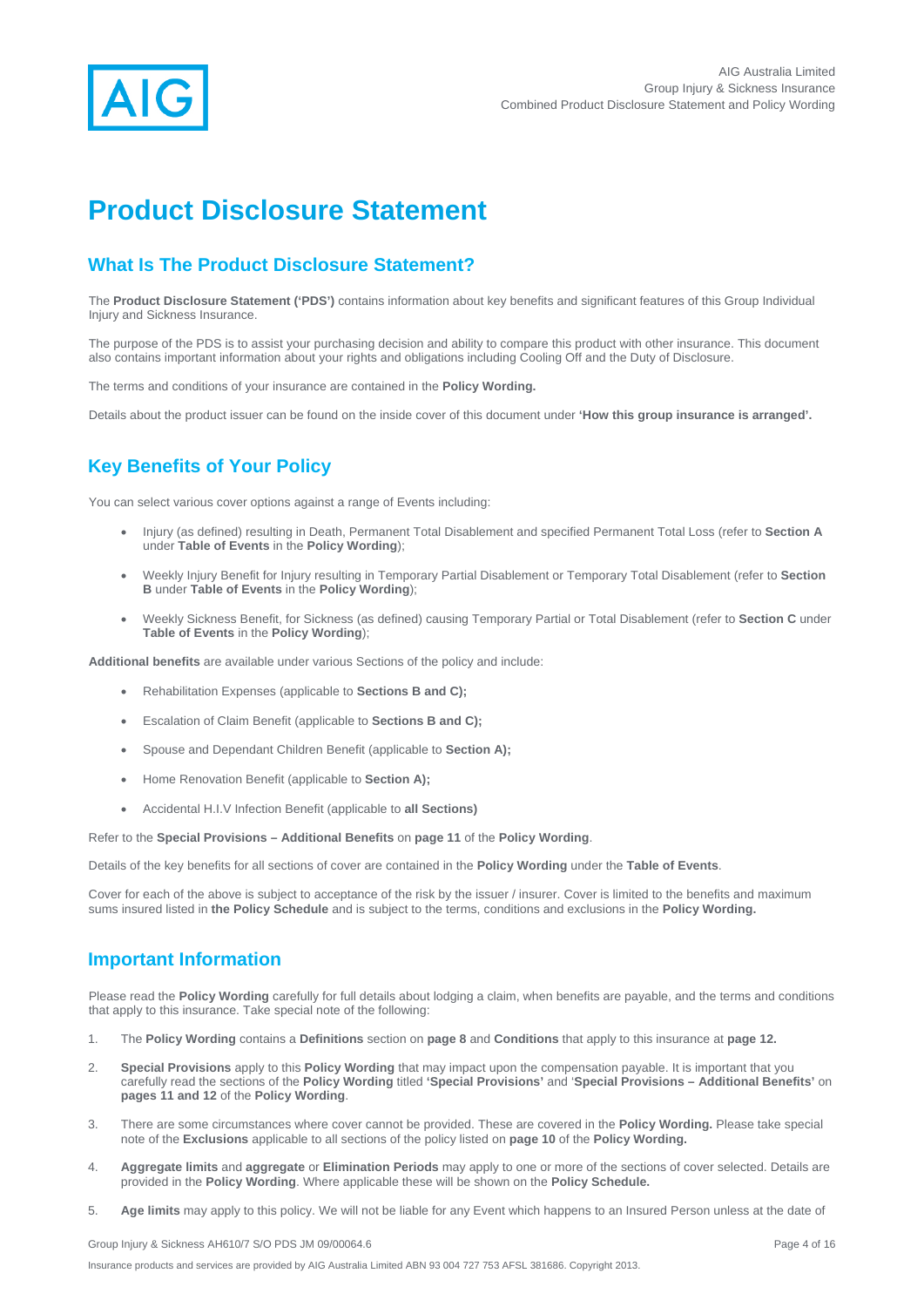

the Event they are between the ages set out in the **Policy Schedule.**

- 6. This policy does not apply to any Event arising directly or indirectly out of pregnancy, childbirth or miscarriage.
- 7. This **PDS** and **Policy Wording** also contains important information about the rights and obligations of insured persons including information about Privacy, the Duty of Disclosure and General Insurance Code of Practice.

### **Costs**

Premiums are calculated on an individual application basis. Some of the factors taken into account in calculating the premium include:

- the level and range of cover options selected;
- applicable endorsements:
- **e** elimination / aggregate periods:
- the number of insured persons:
- age and class of occupation.

The premium for this policy may vary during the policy period if the product issuer/insurer is advised of a change in the above which affects the insured person's cover, for example a change in:

- occupation; or
- sum(s) insured.

The premium amount will be shown on Your **Policy Schedule.** Government charges such as Stamp Duty and GST will be shown separately on the **Policy Schedule.**

You may be entitled to claim a tax deduction for the premium paid under this policy. Please check with your tax accountant or the Australian Taxation Office for further information.

#### **Elimination and Aggregate Periods**

An **Elimination Period** is a period under the policy for which no Compensation is payable. Different Elimination Periods apply to particular Events covered under this policy. Details will be shown in the **Policy Schedule.**

An **Aggregate Period** is the maximum amount of time for which benefits will be payable (generally up to a maximum of 104 weeks for **Sections B** and **C**). Different **Aggregate Periods** may apply based on application details and acceptance. Such periods will be shown in the **Policy Schedule**.

# **Cooling Off Period**

Insureds who are Retail Clients have 14 days after they receive this Policy to check that the Policy and benefits meet their needs. This is known as the Cooling Off Period. Within this Period the Insured may cancel the Policy and receive a full refund of all premiums paid.

To cancel the Policy during the Cooling Off Period, please send us:

- your written Policy request to cancel the Policy; and
- The Policy document.

The Cooling Off Period ceases if a claim is made before the 14 day Cooling Off Period has expired.

## **How to Make a Claim**

Information on claims can be found under the section titled '**Conditions'** in the **Policy Wording**. Please read this carefully.

Claims need to be submitted with original supporting documentation such as doctor's reports, receipts, and where requested, additional Proof of Loss. Claims should be delivered to the address shown on the outside cover of this document. In the event of claims under some policy sections, an Elimination Period or Aggregate may apply.

Please refer to the **Policy Wording** and **Policy Schedule** for further details about the above.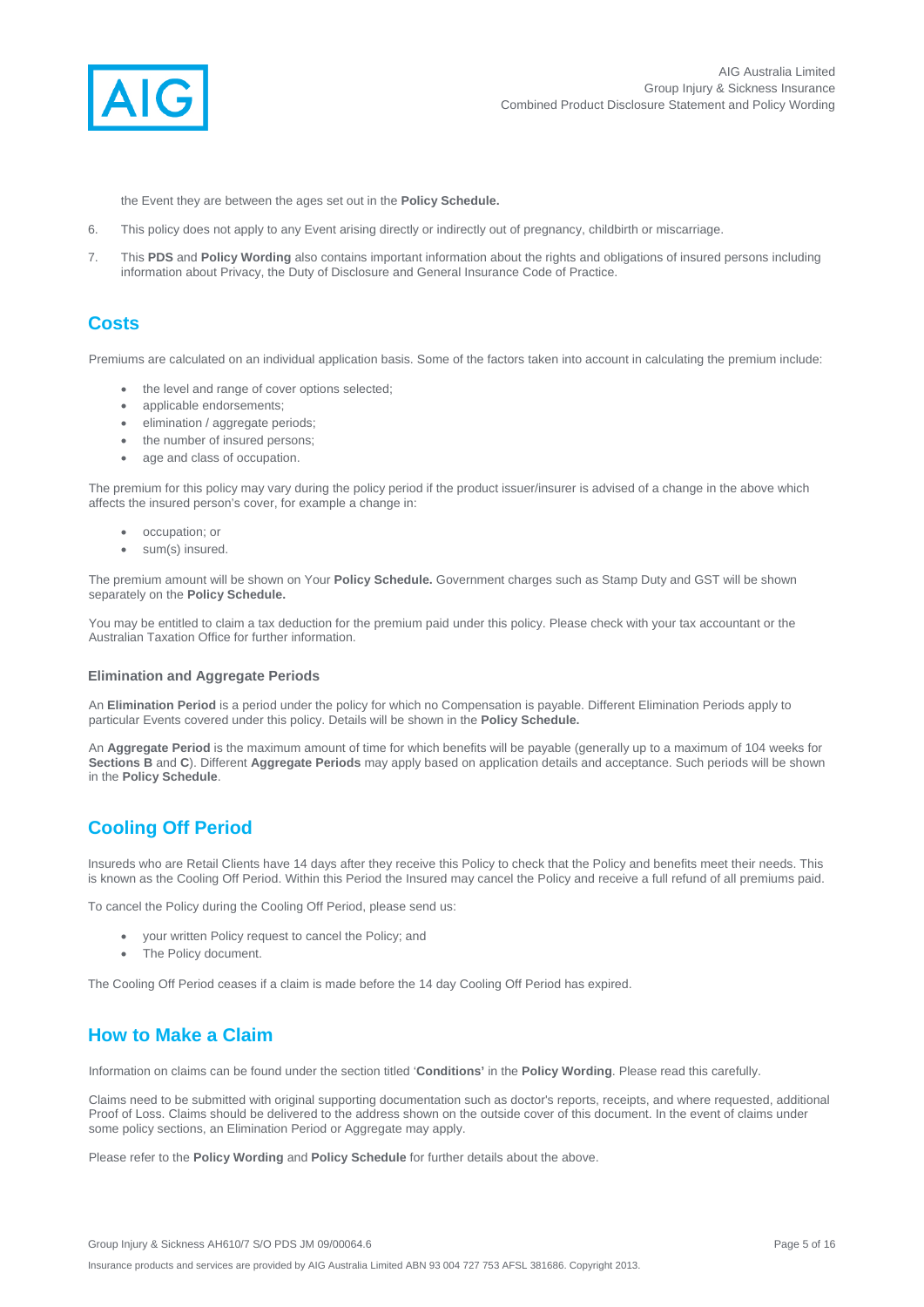

# **Code of Practice**

AIG is a signatory to the General Insurance Code of Practice. This aims to raise the standards of practice and service in the insurance industry, improve the way the claims and complaints are handled and help people better understand how general insurance works. Information brochures on the Code are available upon request.

## **Dispute Resolution**

We are committed to handling any complaints about our products or services efficiently and fairly.

If You have a complaint:

- 1. Contact Us on Our dedicated complaints line 1800 339 669.
- 2. If Your complaint is not satisfactorily resolved You may request that the matter be reviewed by management by writing to:

The Compliance Manager AIG Level 12, 717 Bourke Street Docklands VIC 3008

- 3. If You are still unhappy, You may request that the matter be reviewed by Our Internal Dispute Resolution Committee ("Committee"). We will respond to You with the Committee's findings within 15 working days.
- 4. If You are not satisfied with the finding of the Committee, You may be able to take Your matter to an independent dispute resolution body, Financial Ombudsman Service (FOS). This external dispute resolution body can make decisions with which AIG are obliged to comply.

Contact details are:

Financial Ombudsman Service Phone: 1300 78 08 08 (local call fee applies) Email: info@fos.org.au Internet: http://www.fos.org.au GPO Box 3, Melbourne, VIC 3001

## **The Financial Claims Scheme**

The protection provided under the Federal Government's Financial Claims Scheme (the Scheme) applies to the Policy. In the unlikely event that the Insurer is unable to meet its obligations under the Policy, persons entitled to make a claim under the insurance cover under the Policy may be entitled to payment under the Scheme (access to the Scheme is subject to eligibility criteria). Information about the Scheme can be obtained from the APRA website at https://www.fcs.gov.au.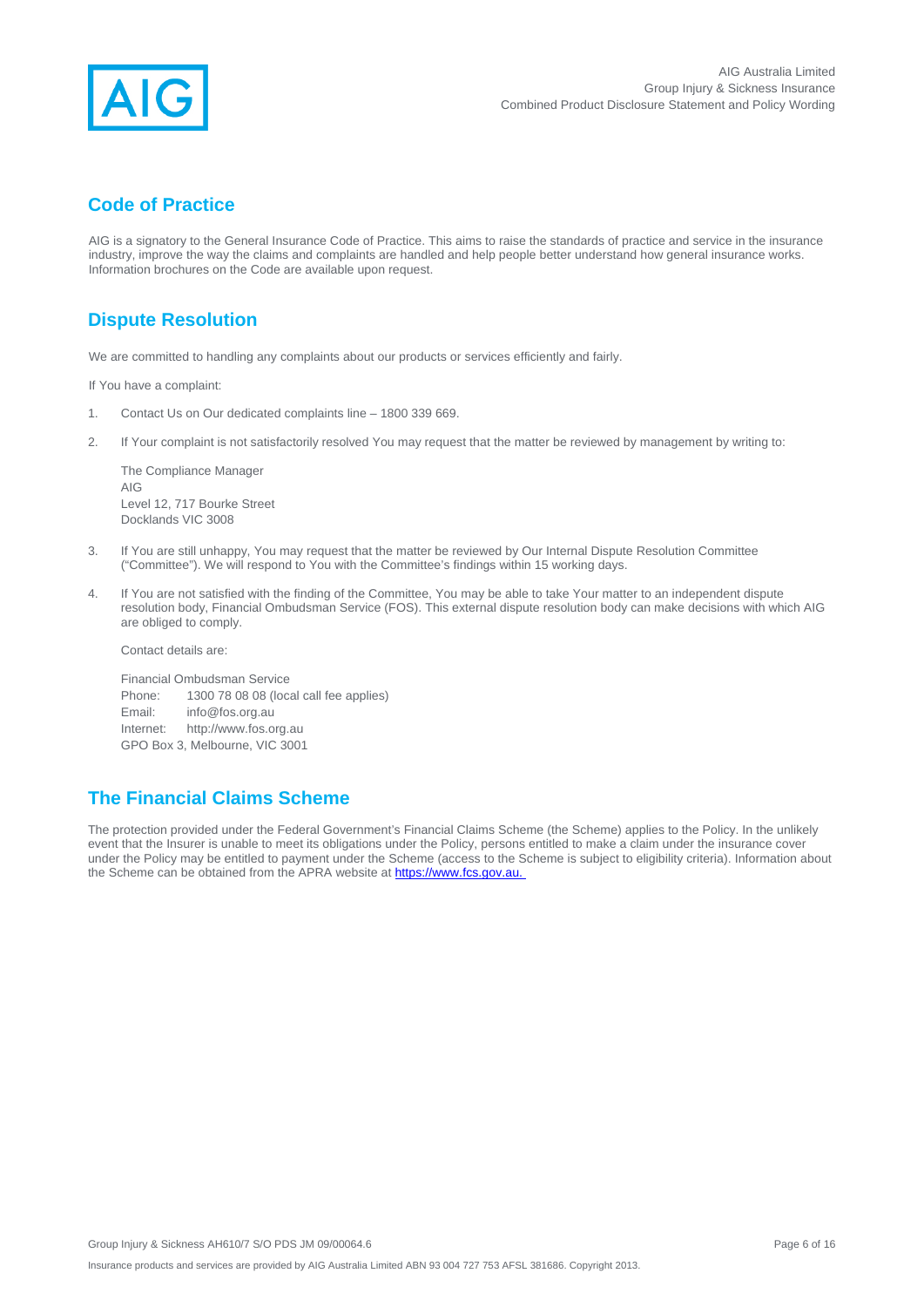

# **Privacy Notice**

**This notice sets out how AIG collects, uses and discloses personal information about:** 

- **You, if an individual; and**
- **other individuals You provide information about.**

**Further information about Our Privacy Policy is available at www.aig.com.au or by contacting Us at australia.privacy.manager@aig.com or on 1300 030 886.**

#### **How We collect Your personal information**

AIG usually collects personal information from You or Your agents.

- AIG may also collect personal information from:
	- Our agents and service providers;
	- other insurers:
	- people who are involved in a claim or assist Us in investigating or processing claims, including third parties claiming under Your policy, witnesses and medical practitioners;
	- third parties who may be arranging insurance cover for a group that You are a part of:
	- providers of marketing lists and industry databases; and
	- publically available sources.

#### **Why We collect Your personal information**

AIG collects information necessary to:

- **•** underwrite and administer Your insurance cover:
- maintain and improve customer service; and
- advise You of Our and other products and services that may interest You.

You have a legal obligation under the Insurance Contracts Act 1984 to disclose certain information. Failure to disclose information required may result in AIG declining cover, cancelling Your insurance cover or reducing the level of cover, or declining claims.

#### **To whom We disclose Your personal information**

In the course of underwriting and administering Your policy We may disclose Your information to:

- entities to which AIG is related, reinsurers, contractors or third party providers providing services related to the administration of Your policy;
- banks and financial institutions for policy payments;
- assessors, third party administrators, emergency providers, retailers, medical providers, travel carriers, in the event of a claim;
- other entities to enable them to offer their products or services to You; and
- government, law enforcement, dispute resolution, statutory or regulatory bodies, or as required by law.

AIG is likely to disclose information to some of these entities located overseas, including in the following countries: United States of America, United Kingdom, Singapore, Malaysia, the Philippines, India, Hong Kong, New Zealand as well as any country in which You have a claim and such other countries as may be notified in Our Privacy Policy from time to time. You may request not to receive direct marketing communications from AIG.

#### **Access to Your personal information**

Our Privacy Policy contains information about how You may access and seek correction of personal information We hold about You. In summary, You may gain access to Your personal information by submitting a written request to AIG. In some circumstances permitted under the Privacy Act 1988, AIG may not permit access to Your personal information. Circumstances where access may be denied include where it would have an unreasonable impact on the privacy of other individuals, or where it would

### be unlawful. **Complaints**

Our Privacy Policy also contains information about how You may complain about a breach of the applicable privacy principles and how We will deal with such a complaint.

#### **Consent**

Your application includes a consent that You and any other individuals You provide information about consent to the collection, use and disclosure of personal information as set out in this notice.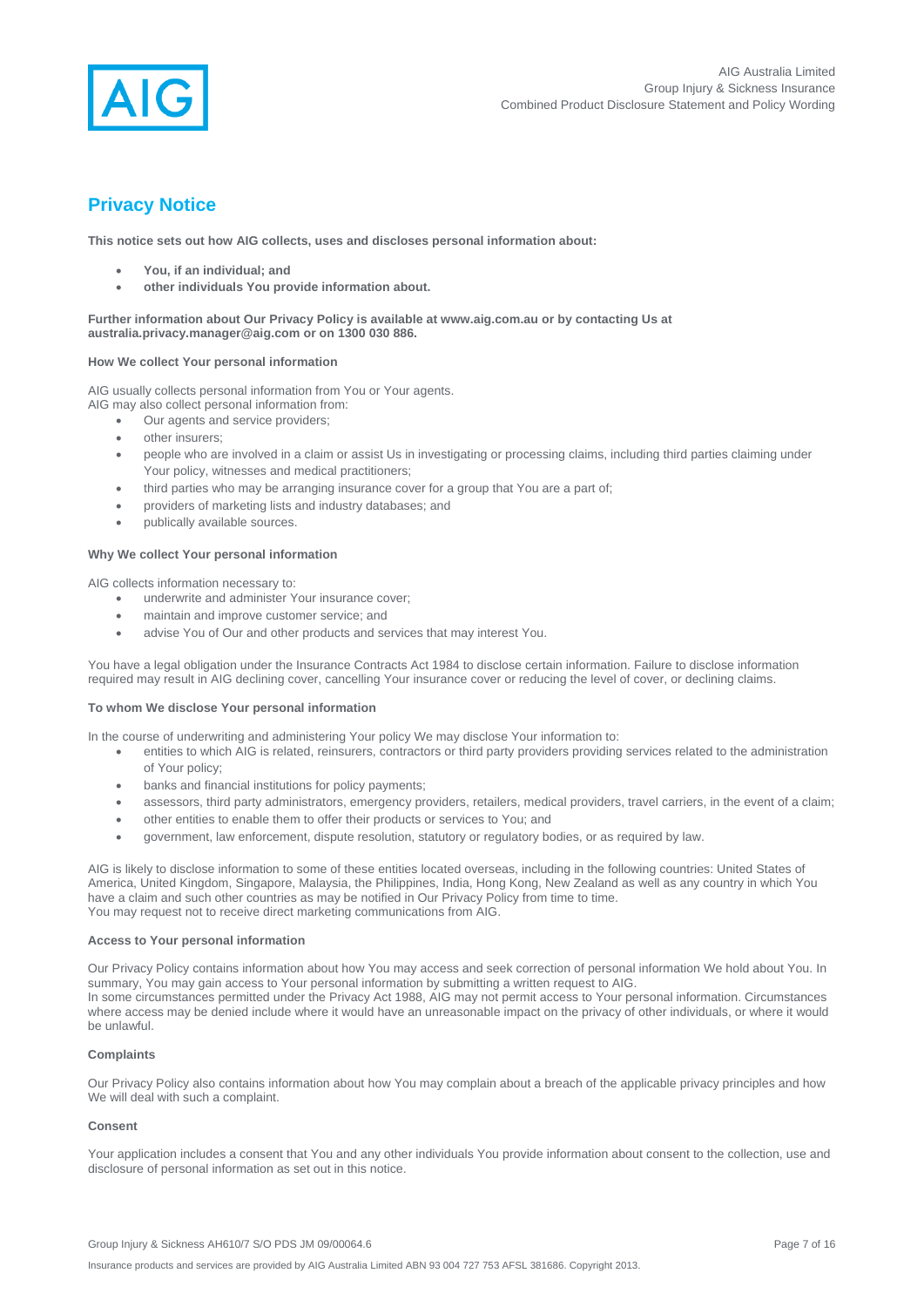

# **Policy Wording**

## **Policy Conditions**

The Insured Persons named in the Application Form/Policy Schedule are insured against Injury and/or Sickness as shown in the Policy Schedule on the following terms.

### **Agreement**

All cover is subject to You paying or agreeing to pay the premium We require, and is subject to all the Terms, Provisos, Conditions and Exclusions of this Policy including the Policy Schedules.

### **Your Duty of Disclosure**

Before you enter into an insurance contract, you have a duty to tell us anything that you know, or could reasonably be expected to know, may affect our decision to insure you and on what terms.

You have this duty until we agree to insure you.

You have the same duty before you renew, extend, vary or reinstate an insurance contract.

You do not need to tell us anything that:

- reduces the risk we insure you for; or
- is common knowledge; or
- we know or should know as an insurer; or
- we waive your duty to tell us about.

#### **If you do not tell us something**

If you do not tell us anything you are required to, we may cancel your contract or reduce the amount we will pay you if you make a claim, or both.

If your failure to tell us is fraudulent, we may refuse to pay a claim and treat the contract as if it never existed.

### **Definitions**

- 1. **We/Our/Us/Insurer** means AIG Australia Limited (AIG), ABN 93 004 727 753, AFSL 381686
- 2. **You/Your/Insured** means the Insured specified in the Policy Schedule and is the policyholder.
- 3. **Injury** means a bodily injury to an Insured Person resulting from an accident caused by violent, external and visible means and occurring solely and directly and independently of any other cause including any pre-existing physical or congenital condition (except Sickness directly resulting from medical or surgical treatment rendered necessary by such Injury), provided the Injury:
	- (a) occurs on or after the Insured Person's Effective Date of Individual Insurance; and
	- (b) results in any of the Events specified in the Table of Events within 12 calendar months from the date of such Injury.
- 4. **Sickness** means sickness or disease first contracted by an Insured Person, on or after the Insured Person's Effective Date of Individual Insurance, which results solely and directly and independently of any other cause in Temporary Total Disablement, provided that the Temporary Total Disablement occurs during the Policy Period and continues for a period of not less than seven consecutive days from the date of commencement of treatment by a registered and legally qualified medical practitioner who is not the Insured Person or a family member.
- 5. **Temporary Total Disablement** means that as a result of Injury or Sickness the Insured Person is wholly and continuously prevented from engaging in his or her usual occupation in Australia, and is under the regular care of and acting in accordance with the instructions or professional advice of a registered and legally qualified medical practitioner who is not the Insured Person or a family member.
- 6. **Temporary Partial Disablement** means that as a result of Injury or Sickness the Insured Person is wholly and continuously prevented from engaging in more than 50% of the duties of his or her usual occupation in Australia, and is under the regular care of and acting in accordance with the instructions or professional advice of a registered and legally qualified medical practitioner who is not the Insured Person or a family member.
- 7. **Permanent** means lasting 12 consecutive months and at the end of that period being beyond hope of improvement.
- 8. **Permanent Total Disablement** means total disablement which continues for 12 consecutive months and at that time is certified by a registered and legally qualified medical practitioner (who is not the Insured Person or a family member) as being beyond hope of improvement and entirely preventing the Insured Person forever from engaging in any business, profession, occupation or employment for which he or she is reasonably qualified by training, education or experience.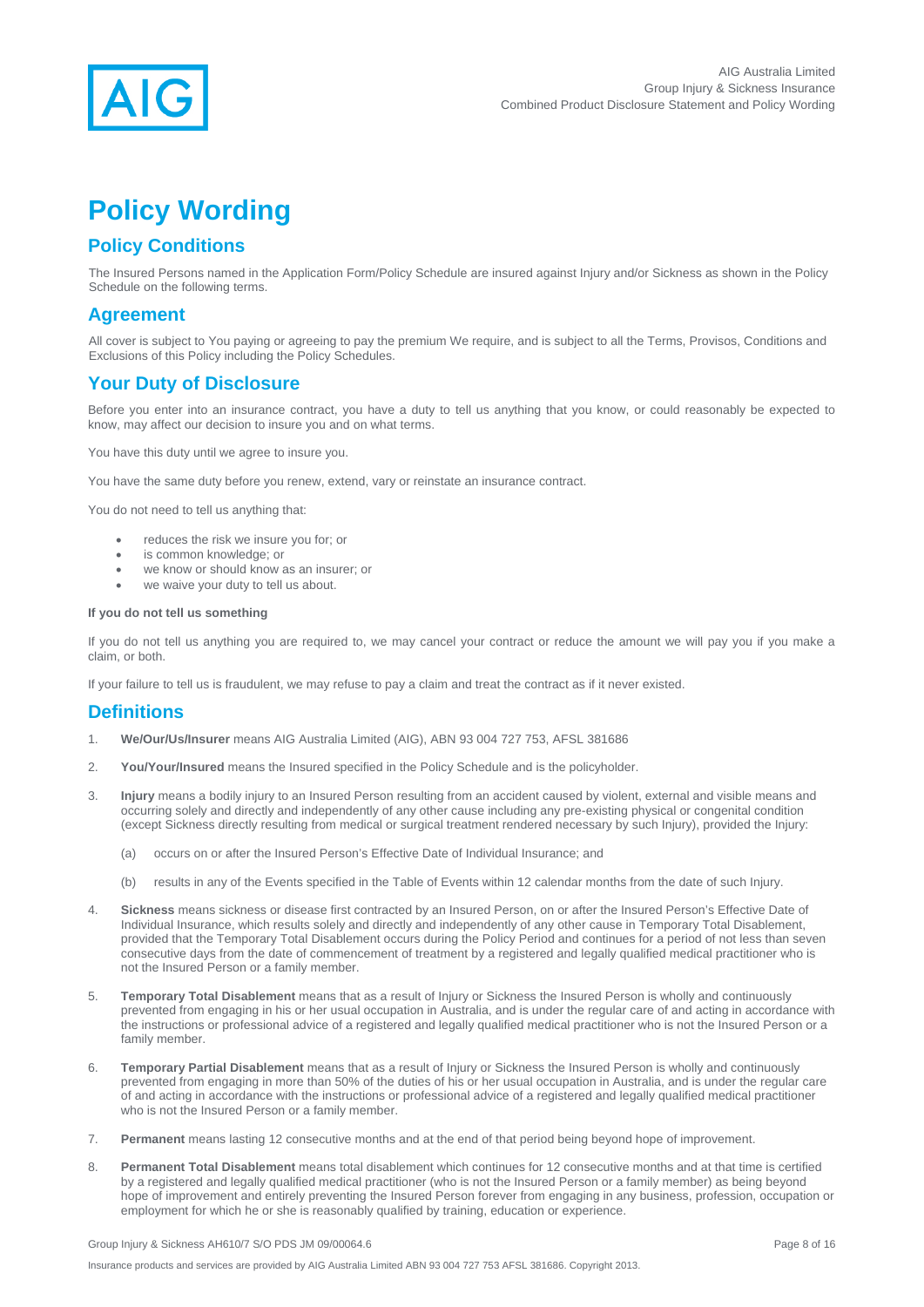

- 9. **Paraplegia** means Permanent and entire paralysis of both legs and part or whole of the lower half of the body.
- 10. **Quadriplegia** means Permanent and entire paralysis of both legs and both arms.
- 11. **Total Loss** means the Permanent and total physical loss of the body part referenced in the Table of Events. Where that body part is a Limb, Hand, Foot, Finger or Toe, Total Loss means the Permanent and total physical loss or loss of use of that body part referenced in the Table of Events, or for an eye entire and irrecoverable loss of sight in that eye or for an ear entire and irrecoverable loss of hearing in that ear or speech entire and irrecoverable loss of speech.
- 12. **Limb** means the entire limb between the shoulder and the wrist or between the hip and the ankle.
- 13. **Hand** means the entire hand below the wrist.
- 14. **Foot** means the entire foot below the ankle.
- 15. **Independent Existence** means the ability to dress, bathe, toilet and feed without assistance.
- 16. **Fingers, Thumbs Or Toes** means the digits of a hand or foot.
- 17. **Income** means
	- (a) as regards to a salaried Insured Person, the average gross weekly income earned from personal exertion before personal deductions and income tax, but excluding bonuses, commissions, overtime payments and other allowances; or
	- (b) as regards to a T.E.C. (ie total employee cost) or salary package Insured Person, the average gross weekly value of the income package earned from personal exertion (including, but not limited to wages, and/or salary, motor vehicle and/or travelling allowances, club subscriptions and fees, housing loan or rental subsidy, clothing or meal allowances) before personal deductions and income tax, but excluding bonuses, commissions, overtime payments and other allowances; or
	- (c) as regards to a self-employed Insured Person, the average gross weekly income earned from personal exertion after the deduction of all business expenses necessarily incurred in earning that income;

all derived during the 12 calendar month period immediately preceding the Injury or Sickness giving rise to the claim under this Policy.

- 18. **Elimination Period** means the period, commencing with the first day of Temporary Total or Partial Disablement for which medical treatment was sought, during which no Compensation is payable.
- 19. **Spouse** means the husband or wife or any de-facto partner of the Insured Person who has continuously lived with the Insured Person for at least 3 calendar months prior to an Event giving rise to a claim under Special Provisions – Additional Benefits 3. Spouse And Dependant Children Benefit of this Policy.
- 20. **Dependant Children** means the unmarried Dependant Children of the Insured Person who are:
	- (a) over 6 months of age and under 19 years of age; or
	- (b) under 25 years of age while they are full-time students at an accredited institution of higher learning;

and at the time of an Event giving rise to a claim under Special Provisions – Additional Benefits 3. Spouse and Dependant Children Benefit of this Policy - are primarily dependent on the Insured Person for maintenance and support.

Dependant Children includes step or legally adopted children.

- 21. **Policy Period** means the period shown in the Policy Schedule or subsequent Renewal Notice issued by Us.
- 22. **War** means war, whether declared or not, or any warlike activities, including use of military force by any sovereign nation to achieve economic, geographic, nationalistic, political, racial, religious or other ends.
- 23. **Terrorist Act** means any actual or threatened use of force or violence directed at or causing damage, injury, harm or disruption, or committing of an act dangerous to human life or property, against any individual, property or government, with the stated or unstated objective of pursuing economic, ethnic, nationalistic, political, racial or religious interests, whether such interests are declared or not. Robberies or other criminal acts, primarily committed for personal gain and acts arising primarily from prior personal relationships between perpetrator(s) and victim(s) shall not be considered Terrorist Acts.

Terrorism shall also include any act which is verified or recognized by the (relevant) Government as an act of terrorism.

24. **Insured person** means any person(s) who come within the description of the insured persons appearing in the Policy Schedule, who are nominated by you from time to time for insurance under this Policy and with respect to whom premium has been paid or agreed to be paid.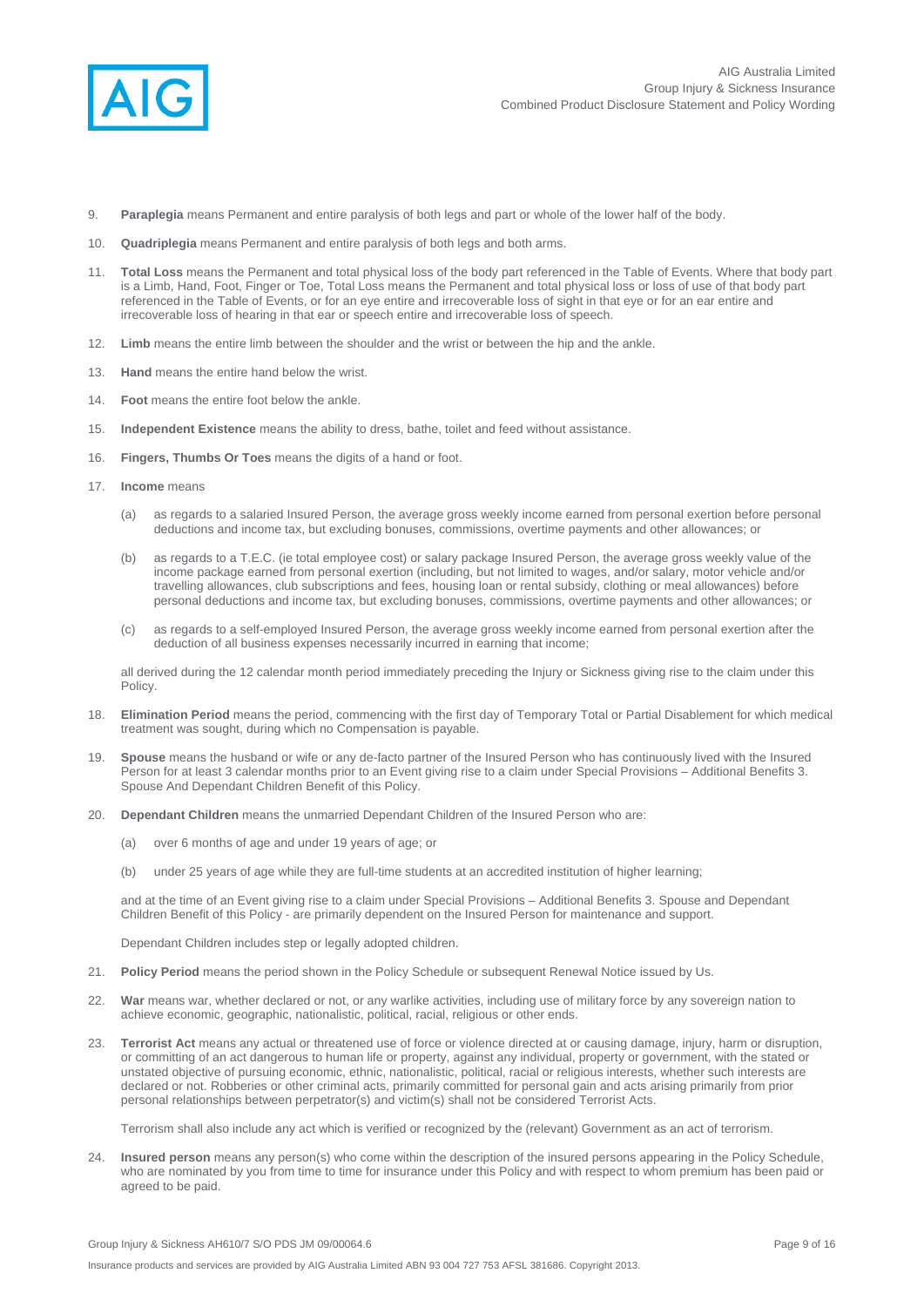

### **Exclusions**

This Policy does not apply to any Event arising directly or indirectly out of:

- 1. War, civil war, invasion, insurrection, revolution, use of military power or usurpation of government or military power.
- 2. The intentional use of military force to intercept, prevent, or mitigate any known or suspected Terrorist Act.
- 3. Any Terrorist Act.
- 4. The Insured Person engaging in any aerial activity, except as a passenger and not as a pilot or crew member in any aircraft licensed to carry passengers.
- 5. Intentional self-injury, suicide, or criminal or illegal act of the Insured Person who is the subject of the claim.
- 6. Pregnancy, childbirth or miscarriage.
- 7. Sexually transmitted disease, or Acquired Immune Deficiency Syndrome (A.I.D.S.) disease or Human Immunodeficiency Virus (H.I.V.) infection. This Exclusion does not apply to Accidental H.I.V. Infection as described under Special Provisions – Additional Benefits 5. Accidental H.I.V. Infection Benefit.
- 8. Training for or participating as a professional in any sport.
- 9. Racing in or on any motor powered device.
- 10. Radioactive contamination or radioactivity in any form whatsoever whether occurring naturally or otherwise.

In addition to the above Exclusions

The Insurer shall not be deemed to provide cover and the Insurer shall not be liable to pay any claim or provide any benefit hereunder to the extent that the provision of such cover, payment of such claim or provision of such benefit would expose the Insurer, its parent company or its ultimate controlling entity to any sanction, prohibition or restriction under United Nations resolutions or the trade or economic sanctions, laws or regulations of the European Union or the United States of America.

### **Exposure**

If an Insured Person suffers an Event as a direct result of exposure to the elements, We will pay the Compensation shown for that Event.

### **Disappearance**

If an Insured Person disappears and after twelve calendar months it is reasonable for Us to believe they have died due to an insured Injury, We will pay the Compensation shown for Event 1. (Death) subject to receipt of a signed undertaking by You that any such Compensation shall be refunded if it is later demonstrated that the Insured Person did not die as a result of an Injury.

### **Special Provisions**

- 1. Compensation payable under Event 1. (Death) is payable to You, any other Compensation is payable to the Insured Person.
- 2. In respect to Section A Capital Benefits:
	- (a) In the event of multiple Injuries sustained in the same accident and more than one Event can be claimed, only one Event will be compensated.
	- (b) If an Insured Person suffers an Injury resulting in any one of the Events 2 to 8 We will not be liable under this Policy for any subsequent Injury to that Insured Person.
- 3. Compensation is not payable:
	- (a) For more than one of the Events under Section B and Section C (Weekly Benefits) in respect of the same period of time.
	- (b) For longer than the Aggregate Period shown in the Policy Schedule in respect of the Events in Section B or Section C (Weekly Benefits) as regards any one Injury or Sickness.
	- (c) Unless as soon as possible after the happening of any Injury or Sickness giving or likely to give rise to a claim, the Insured Person obtains and follows proper medical advice from a registered and legally qualified medical practitioner who is not the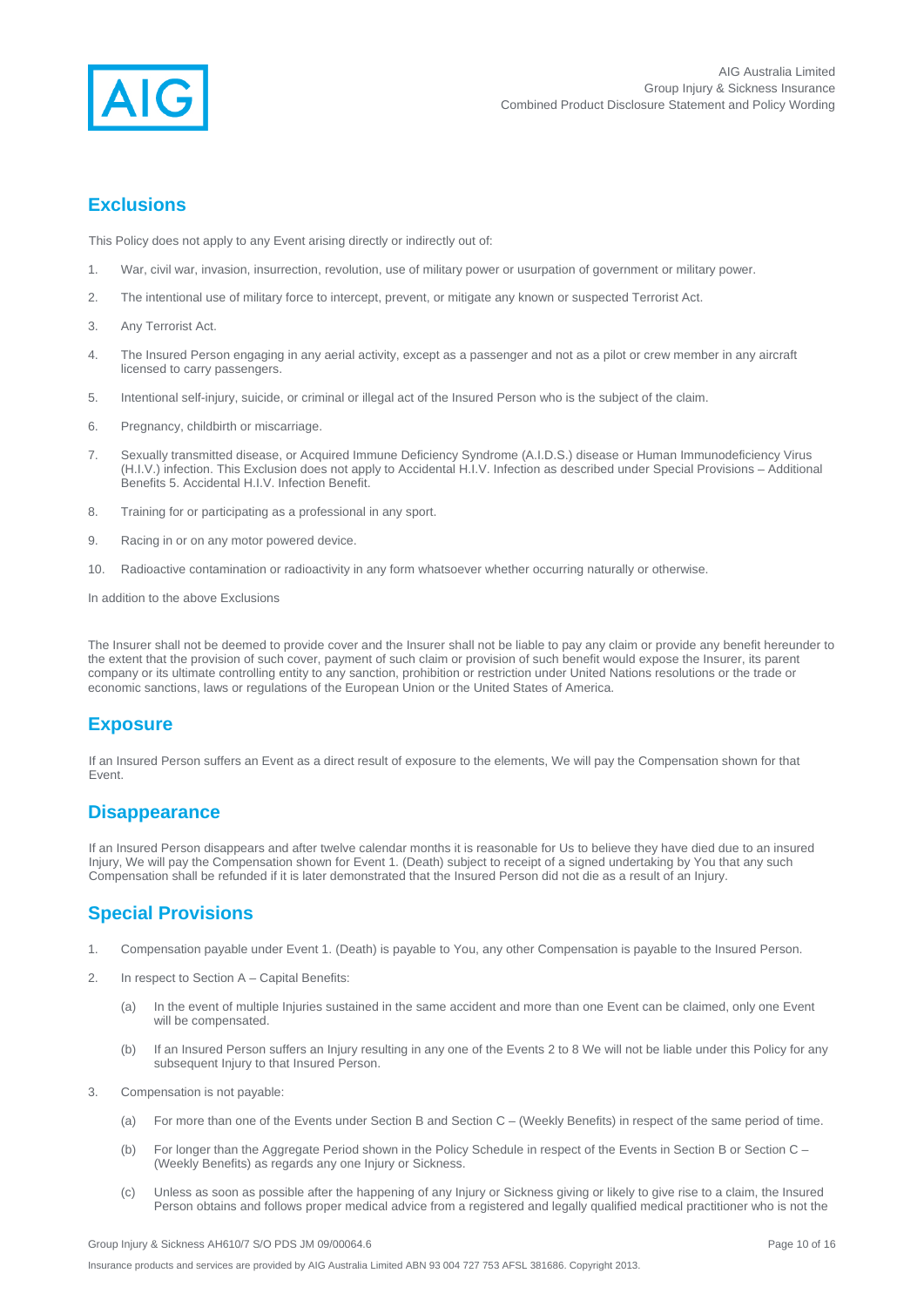

Insured Person or a family member.

#### 4. **Weekly Benefits Limitation**

For each Insured Person the Compensation payable under Section B or Section C – (Weekly Benefits) is limited to the amount stated in the Policy Schedule or the Insured Person's weekly Income, whichever is the lesser.

If the Insured Person is entitled to receive:

- (a) weekly or periodical disability benefits under any other policy of insurance; and/or
- (b) weekly or periodical disability benefits under any Workcover or Workers Compensation Act or other Statutory body having a similar effect, or under the Wrongs Act, or under any Compulsory Third Party or Motor Vehicle Act, or Transcover or Transport Accident Act or other Statutory body having similar effect; and/or
- (c) earned income from any other occupation;

then Compensation payable under Section B or Section C – (Weekly Benefits) will be reduced by the amount necessary to limit the total of all payments and/or Compensation to his or her weekly Income or the limit stated in the Policy Schedule, whichever is the lesser.

#### 5. **Recurrence Of Temporary Total Disablement Or Temporary Partial Disablement (Weekly Benefits)**

If an Insured Person receives Compensation under Section B or Section C – (Weekly Benefits) and while this Policy is in force suffers a recurrence of Temporary Total or Temporary Partial Disablement from the same or related causes within 6 consecutive months of his or her return to his or her occupation on a full time basis, We will consider such Disablement to be a continuation of the prior claim period.

The period of recurring Disablement will be aggregated with the prior claim period and will not be subject to a new Elimination Period.

#### 6. **Aggregate Limit Of Liability**

- (a) Except as provided under 6.(b), Our total liability for all claims arising during any one Policy Period will not exceed the amount shown in the Policy Schedule.
- (b) Our total liability for all claims arising under this Policy during any one Policy Period relating directly to air travel in aircraft whose flights are not conducted in accordance with fixed schedules to and from fixed terminals over established routes will not exceed the amount shown in the Policy Schedule.

#### 7. **Age Limits**

We will not be liable for any Event which happens to an Insured Person unless at the date of the Event they are between the ages set out in the Policy Schedule.

### **Special Provisions - Additional Benefits**

#### 1. **Rehabilitation Expenses**

We will pay after the happening of an Event listed under Section B or Section C – (Weekly Benefits) of this Policy expenses incurred for tuition or advice from a licensed vocational school, provided such tuition or advice is undertaken with Our prior written agreement and the agreement of the Insured Person's attending physician.

Compensation under this provision will be limited to the actual costs incurred not exceeding \$500 per month and will be payable for a maximum of six months.

#### 2. **Escalation Of Claim Benefit**

After payment of the Compensation under Section B or Section C – (Weekly Benefits) continuously for 12 months, and again after each subsequent period of 12 months during which Compensation is paid, We will increase the Compensation by 5 percent compound per annum.

#### 3. **Spouse And Dependant Children Benefit**

If the Insured Person suffers a work related Injury which results in Section A. Event 1. (Death) We will pay the following amounts in addition to the Sum Insured payable on the life of the Insured Person:

- (a) Surviving Spouse Benefit \$5,000.
- (b) Dependant Children Benefit \$5,000 for each Dependant Child to a maximum of \$15,000.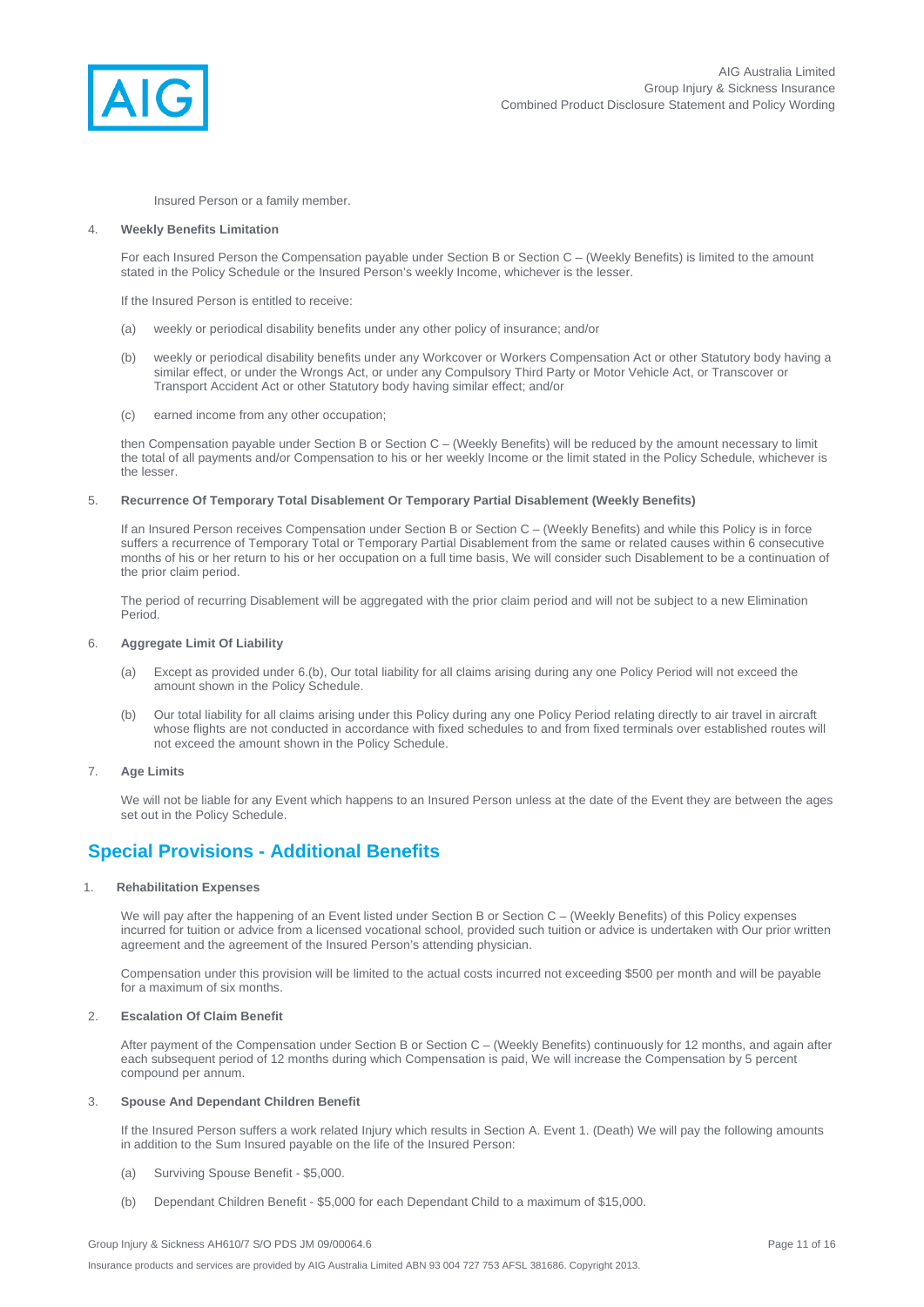

#### 4. **Home Renovation Benefit**

If as a direct result of Injury resulting in any one Event 2 to 9, the Insured Person is required to renovate his or her existing residence (including but not limited to the installation of ramps for external or internal wheel chair access, internal guide rails, emergency alert system and similar disability aids) necessary for the Insured Person to perform daily lifestyle activities (ie washing, cooking, bathing and dressing) and to remain in and move around his or her existing residence, We will pay 80% of the cost incurred for such renovations to a maximum of \$10,000.

This Benefit is only payable:

- (a) where such renovations are undertaken with Our prior written agreement and the agreement of the Insured Person's attending physician; and
- (b) in respect of one residence only.

#### 5. **Accidental H.I.V. Infection Benefit**

We will pay to the Insured Person Compensation of \$25,000 if the Insured Person accidentally contracts the Human Immunodeficiency Virus (H.I.V.) infection:

- (a) as a direct result of Injury caused by a physical and violent bodily assault by another person on the Insured Person while he or she is covered under this Policy; or
- (b) as a direct result of the administering of medical treatment provided by a registered and legally qualified medical practitioner or registered nurse of an Insured Person's covered Injury or Sickness while he or she is insured under this Policy.

#### **Special Conditions**

- (i) Compensation will only be payable if the Insured Person is positively diagnosed within 180 days of the event giving rise to the H.I.V. infection.
- (ii) Compensation shall not be payable unless any event leading to or likely to lead to a positive diagnosis of H.I.V. is reported to Us and medical tests are carried out by a registered and legally qualified medical practitioner no more than forty eight (48) hours from the time and date of the event giving rise to the H.I.V. infection.
- (iii) The medical tests (to be made by recognised laboratory and clinical tests) carried out in connection with this Benefit must prove conclusively that the Insured Person was *not* H.I.V. positive at the time and date of the event giving rise to the H.I.V. infection. No Compensation is payable if You or the Insured Person fail to comply with or to provide the required level of proof.

### **Conditions**

#### 1. **Cover**

This Policy provides the Insured Person(s) with Insurance cover under those Sections of the Policy selected by You and/or the Insured Person in Your and/or the Insured Person's application for this Insurance. The selected cover is shown in the Policy Schedule.

#### 2. **Effective Date Of Individual Insurance**

The Insurance of any Insured Person (as specified in the Policy Schedule) will become effective on the latest of the following dates:

- (a) on the commencing date of the First Policy Period set out in the Policy Schedule;
- (b) on the date such Insured Person becomes eligible for Insurance hereunder;
- (c) where a Proposal is required by Us, on the date of Our acceptance of the Insured Person's written Proposal;

provided always that if such Insured Person is not regularly performing all the usual duties of his or her occupation or is not fit to do so on the date his or her proposal for Insurance would otherwise become effective, then this Insurance will only take effect on the date of return to the regular performance of all of his or her usual duties or when he or she is certified fit to do so.

#### 3. **Individual Terminations**

The Insurance of any Insured Person will immediately terminate on the earliest of the following dates:

(a) on the date this Policy is terminated;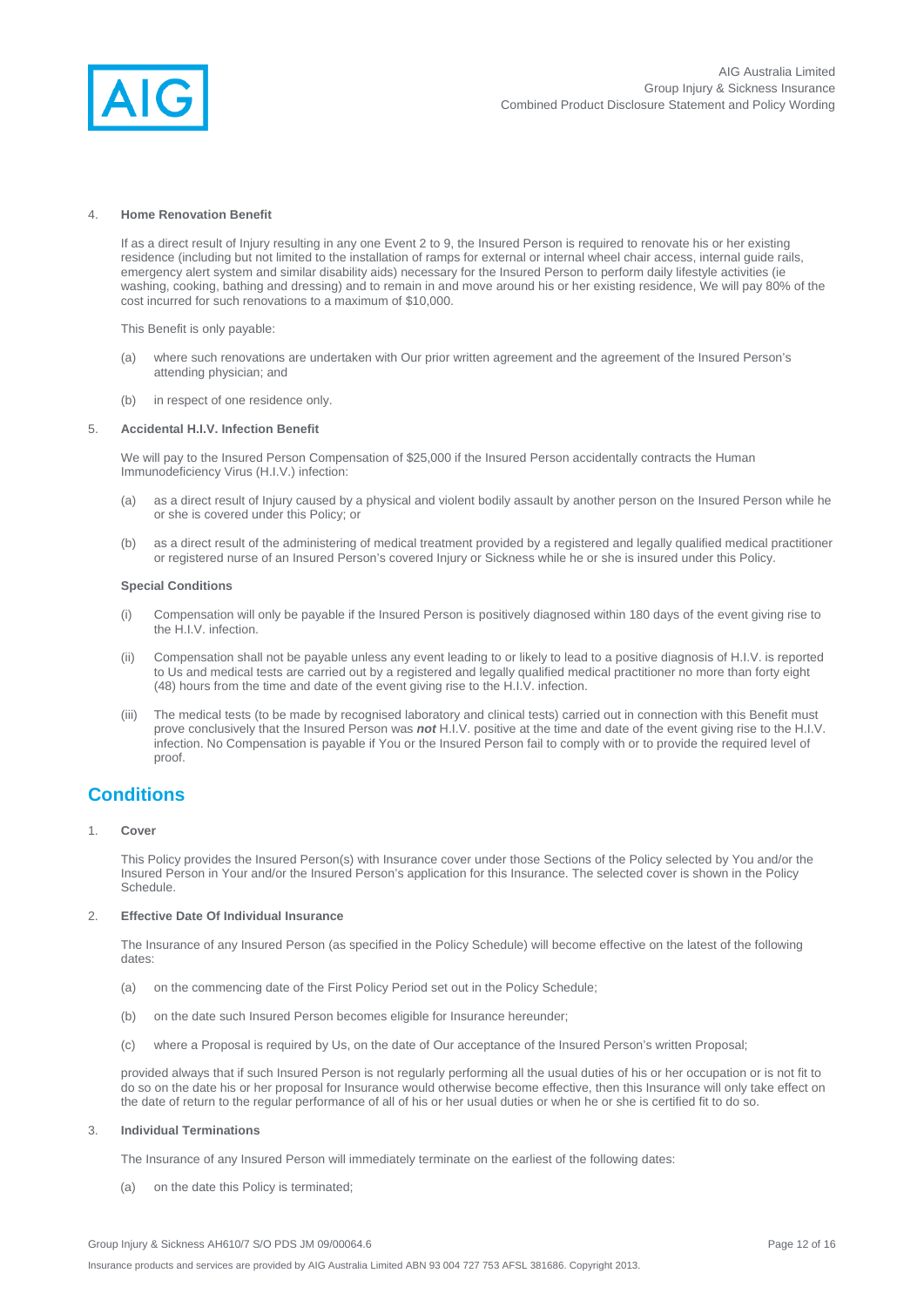

- (b) on the date the Insured requests that such Insured Person be deleted as an Insured Person;
- (c) on the date that such Insured Person leaves or is dismissed from Your employment or is retired or pensioned;
- (d) on the premium due date if You fail to pay the required premium except as the result of inadvertent error; or
- (e) on the date such Insured Person ceases to be eligible for Insurance hereunder.

#### 4. **Change Of Occupation**

You will give immediate written notice to Us of any change in the occupation of an Insured Person and agree to pay an additional premium if applicable.

No claim will be payable in respect of:

- (a) any Injury or Sickness arising out of or in the course of an occupation of greater risk than the occupation disclosed in Your application to Us, unless We have agreed to the change in occupation; or
- (b) any Injury or Sickness where We have been prejudiced by such non-disclosure of change in occupation, to the extent that We have been prejudiced by such non-disclosure of change in occupation.

#### 5. **Policy Renewal**

This Policy may be renewed with Our consent from term to term, by payment of the premium in advance at Our premium rate in force at the time of renewal.

#### 6. **Cancellation**

- (a) This Policy may be cancelled by You at any time by giving Us written notice, in which case We will retain the proportion of the premium calculated at Our usual short term rates for the period the Policy was in force.
- (b) This Policy may be cancelled by Us if You or the Insured Person have been in breach of any of its Terms or Conditions or in accordance with Sections 59 and 60 of the Insurance Contracts Act 1984, in which case We will refund the proportion of the premium for the unexpired Policy Period.

#### 7. **Claims Procedure**

- (a) Written Notice of Claim and supporting medical evidence in the form required by Us, and proof of identity, must be given to Us within 30 days of the occurrence of any Event or as soon thereafter as is reasonably possible. Notice may be given at Our Office where the Policy was issued.
- (b) We may have the Insured Person medically examined at Our expense when and as often as We may reasonably require after a claim has been made, or arrange an autopsy unless this is illegal in the country in which the autopsy is to be performed.
- (c) Compensation will be paid as soon as We have investigated and verified the information supplied and satisfied Ourselves that the claim falls within the Policy.

#### 8. **Australian Law**

This Policy is governed by the Laws of the Australian State or Territory it was issued in and any dispute or action in connection therewith shall be conducted and determined in Australia.

#### 9. **Fraudulent Claims**

If any claim is in any respect fraudulent or if any fraudulent means or devices are used by You or the Insured Person or anyone acting on Your or the Insured Person's behalf to obtain any benefit under this Policy then any amount payable in respect of such claim shall be forfeited.

#### 10. **Tax Or Imposts**

Where the Company is, or believes it will become, liable for any tax or other imposts levied by any Commonwealth or State government, authority or body in connection with this Policy, the Company may reduce, vary or otherwise adjust any amounts (including but not limited to premiums, charges and benefits), under this Policy in the manner and to the extent the Company determines to be appropriate to take account of the tax or impost.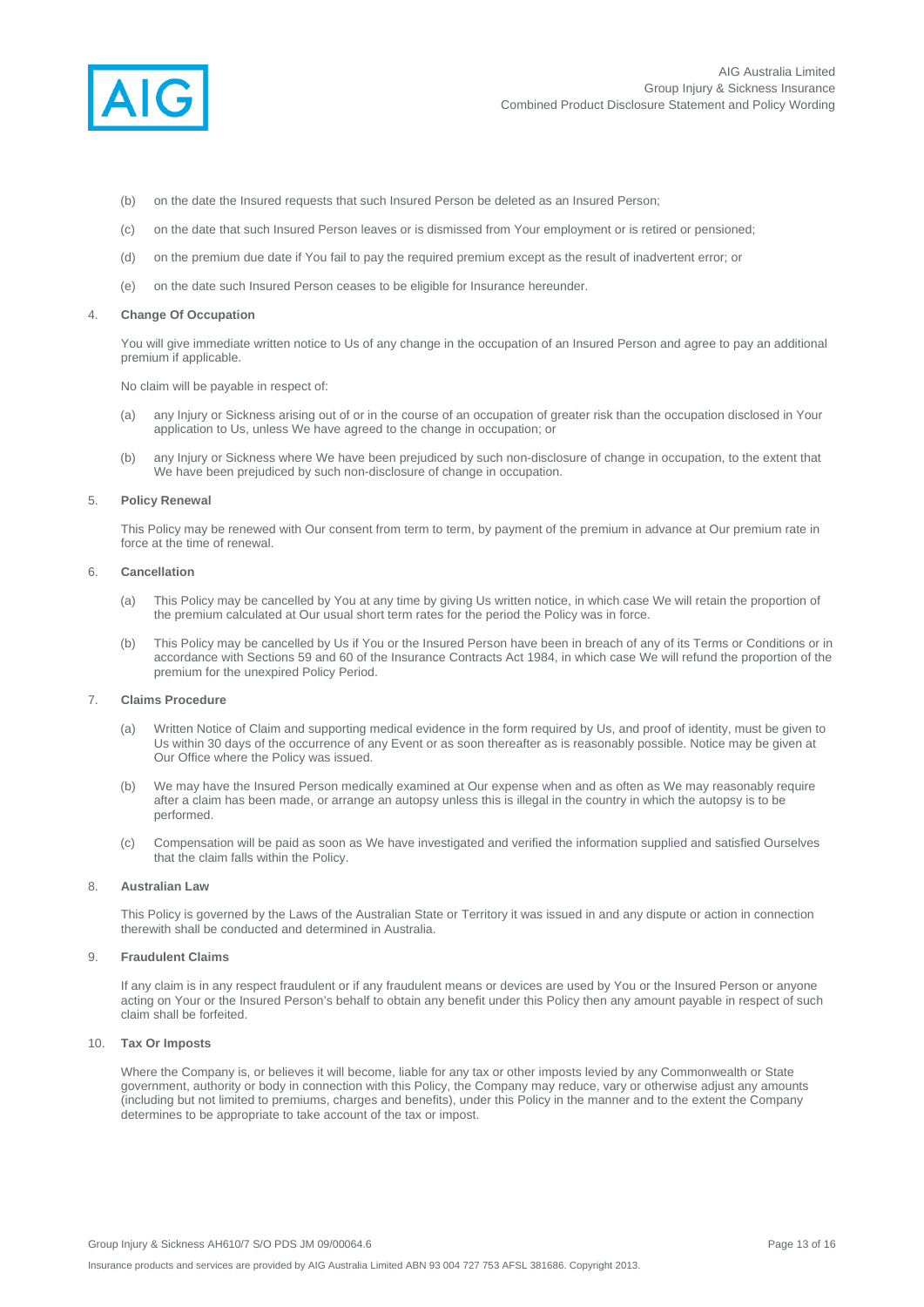

# **TABLE OF EVENTS**

# **SECTION A – CAPITAL BENEFITS**

Cover under this Section is included only for the Events specified in the Policy Schedule. The Compensation for each Event is payable as a percentage of the Capital Sum Insured shown in the Policy Schedule.

|     | <b>THE EVENTS</b>                                                                                                                                            |                                                                                                                                                                                                                                                                                                                  | <b>THE COMPENSATION</b>                    |  |
|-----|--------------------------------------------------------------------------------------------------------------------------------------------------------------|------------------------------------------------------------------------------------------------------------------------------------------------------------------------------------------------------------------------------------------------------------------------------------------------------------------|--------------------------------------------|--|
|     | Injury as defined, resulting in:                                                                                                                             |                                                                                                                                                                                                                                                                                                                  |                                            |  |
| 1.  | Death                                                                                                                                                        |                                                                                                                                                                                                                                                                                                                  | 100%                                       |  |
| 2.  | <b>Permanent Total Disablement</b><br>100%                                                                                                                   |                                                                                                                                                                                                                                                                                                                  |                                            |  |
| 3.  | Permanent Paraplegia or Quadriplegia                                                                                                                         |                                                                                                                                                                                                                                                                                                                  | 100%                                       |  |
| 4.  | Permanent Total Loss of sight of both eyes                                                                                                                   |                                                                                                                                                                                                                                                                                                                  | 100%                                       |  |
| 5.  | Permanent Total Loss of sight of one eye                                                                                                                     |                                                                                                                                                                                                                                                                                                                  | 100%                                       |  |
| 6.  | Permanent Total Loss of use of two limbs                                                                                                                     |                                                                                                                                                                                                                                                                                                                  | 100%                                       |  |
| 7.  | Permanent Total Loss of use of one limb                                                                                                                      |                                                                                                                                                                                                                                                                                                                  | 100%                                       |  |
| 8.  | Permanent Total Loss of the lens of both eyes                                                                                                                |                                                                                                                                                                                                                                                                                                                  | 100%                                       |  |
| 9.  | Permanent Total Loss of the lens of one eye                                                                                                                  |                                                                                                                                                                                                                                                                                                                  | 50%                                        |  |
| 10. | Permanent Total Loss of hearing in                                                                                                                           |                                                                                                                                                                                                                                                                                                                  |                                            |  |
|     | both ears<br>(a)                                                                                                                                             |                                                                                                                                                                                                                                                                                                                  | 75%                                        |  |
|     | (b)<br>one ear                                                                                                                                               |                                                                                                                                                                                                                                                                                                                  | 15%                                        |  |
| 11. | Third degree burns and/or resultant disfigurement received from fire or chemical<br>reaction which extend to cover more than 40% of the entire external body |                                                                                                                                                                                                                                                                                                                  | 50%                                        |  |
| 12. | Permanent Total Loss of use of four fingers and thumb of either hand                                                                                         |                                                                                                                                                                                                                                                                                                                  | 70%                                        |  |
| 13. | Permanent Total Loss of use of four fingers of either hand                                                                                                   |                                                                                                                                                                                                                                                                                                                  | 40%                                        |  |
| 14. | Permanent Total Loss of use of one thumb of either hand                                                                                                      |                                                                                                                                                                                                                                                                                                                  |                                            |  |
|     | both joints<br>(a)                                                                                                                                           |                                                                                                                                                                                                                                                                                                                  | 30%                                        |  |
|     | one joint<br>(b)                                                                                                                                             |                                                                                                                                                                                                                                                                                                                  | 15%                                        |  |
| 15. | Permanent Total Loss of use of fingers of either hand                                                                                                        |                                                                                                                                                                                                                                                                                                                  |                                            |  |
|     | three joints<br>(a)                                                                                                                                          |                                                                                                                                                                                                                                                                                                                  | 10%                                        |  |
|     | (b)<br>two joints                                                                                                                                            |                                                                                                                                                                                                                                                                                                                  | 7%                                         |  |
|     | (c)<br>one joint                                                                                                                                             |                                                                                                                                                                                                                                                                                                                  | 5%                                         |  |
| 16. | Permanent Total Loss of use of toes of either foot                                                                                                           |                                                                                                                                                                                                                                                                                                                  |                                            |  |
|     | $all$ – one foot<br>(a)                                                                                                                                      |                                                                                                                                                                                                                                                                                                                  | 15%                                        |  |
|     |                                                                                                                                                              |                                                                                                                                                                                                                                                                                                                  | 5%                                         |  |
|     | (b)<br>$great - both joints$                                                                                                                                 |                                                                                                                                                                                                                                                                                                                  |                                            |  |
|     | (c)<br>$q$ areat – one joint                                                                                                                                 |                                                                                                                                                                                                                                                                                                                  | 3%                                         |  |
|     | other than great, each toe<br>(d)                                                                                                                            |                                                                                                                                                                                                                                                                                                                  | 1%                                         |  |
| 17. | Loss of at least 50% of all sound and natural teeth, including<br>capped or crowned teeth, but excluding first teeth and dentures                            | Per tooth                                                                                                                                                                                                                                                                                                        | 1% (to \$10,000<br>in total for all teeth) |  |
| 18. | Shortening of leg by at least 5cm                                                                                                                            |                                                                                                                                                                                                                                                                                                                  | 7%                                         |  |
| 19. | Permanent Partial Disablement not otherwise<br>provided for under Events 8 to 18 inclusive                                                                   | Such percentage of the Capital Sum Insured as We in Our<br>absolute discretion shall determine and being in Our opinion not<br>inconsistent with the Compensation provided under Events 9 to<br>18. The maximum amount payable under Event 19 is 75% of<br>the Capital Sum Insured shown in the Policy Schedule. |                                            |  |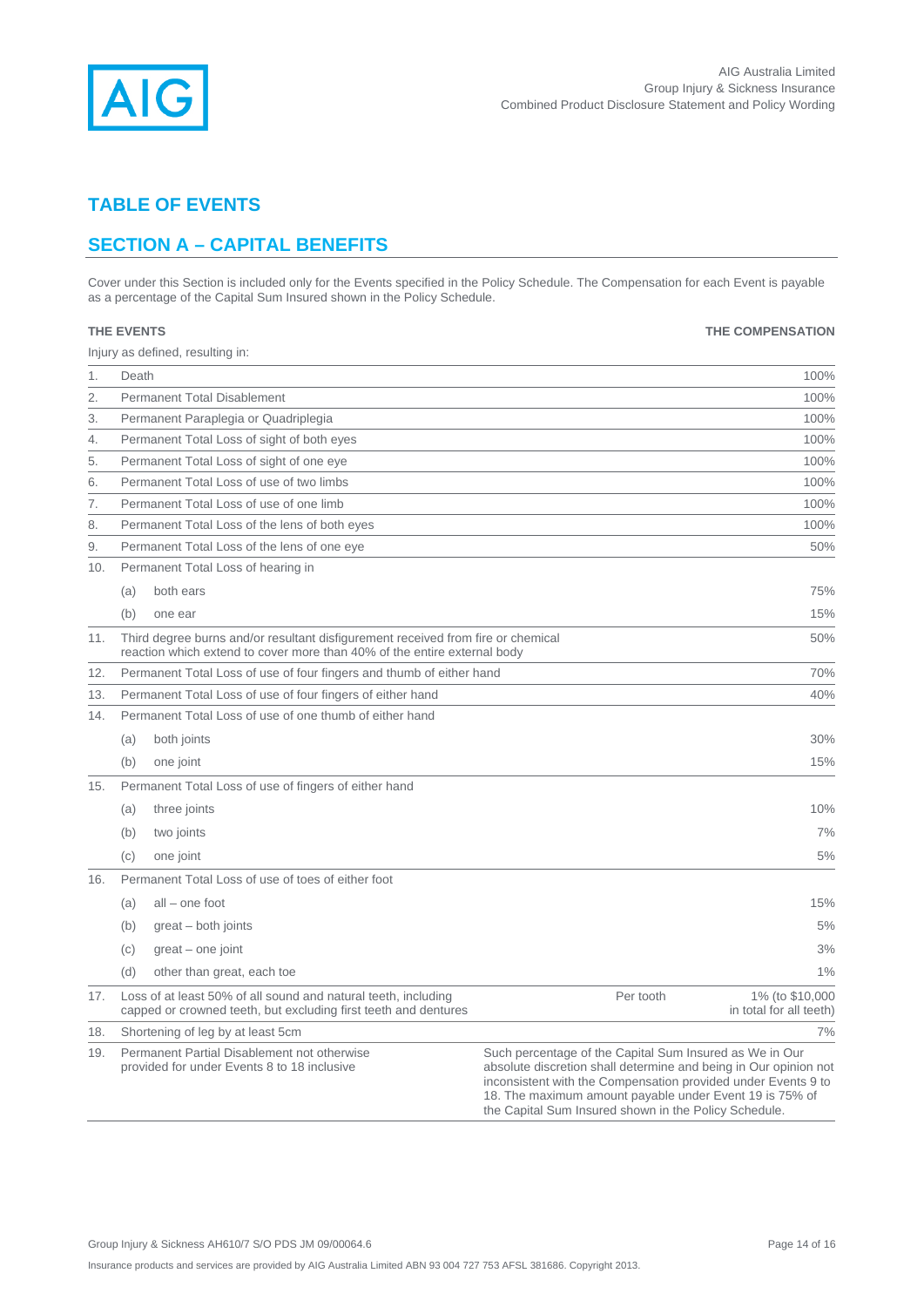

# **SECTION B – WEEKLY INJURY BENEFIT**

Cover under this Section is included only if specified in the Policy Schedule.

| <b>THE EVENTS</b>                |                                      |            | THE COMPENSATION                                                                                                                                                                                                                                                                                                                                                                                 |  |
|----------------------------------|--------------------------------------|------------|--------------------------------------------------------------------------------------------------------------------------------------------------------------------------------------------------------------------------------------------------------------------------------------------------------------------------------------------------------------------------------------------------|--|
| Injury as defined, resulting in: |                                      |            |                                                                                                                                                                                                                                                                                                                                                                                                  |  |
| 20.                              | <b>Temporary Total Disablement</b>   |            | During such Disablement the amount per week specified in the Policy<br>Schedule or Income as defined, whichever is the lesser.                                                                                                                                                                                                                                                                   |  |
| 21.                              | <b>Temporary Partial Disablement</b> | (a)<br>(b) | During such Disablement:<br>if the Insured Person returns to work in a reduced capacity, the<br>Compensation payable shall be the difference between the<br>Compensation for Event 20 per week and the weekly Income<br>earned from personal exertion per week; or<br>if the Insured Person does not return to work, the Compensation<br>shall be 25% of the Compensation for Event 20 per week. |  |

# **SECTION C – WEEKLY SICKNESS BENEFIT**

Cover under this Section is included only if specified in the Policy Schedule.

| THE EVENTS                    |                                      | <b>THE COMPENSATION</b>                                                                                                                                                                                                                                      |  |  |  |
|-------------------------------|--------------------------------------|--------------------------------------------------------------------------------------------------------------------------------------------------------------------------------------------------------------------------------------------------------------|--|--|--|
| Sickness as defined, causing: |                                      |                                                                                                                                                                                                                                                              |  |  |  |
| 22.                           | <b>Temporary Total Disablement</b>   | During such Disablement the amount per week specified in the Policy<br>.Schedule or Income as defined, whichever is the lesser.                                                                                                                              |  |  |  |
| 23.                           | <b>Temporary Partial Disablement</b> | During such Disablement, if the Insured Person returns to work in a<br>reduced capacity, the Compensation payable shall be the difference<br>between the Compensation for Event 22 per week and the weekly<br>Income earned from personal exertion per week. |  |  |  |

### Group Injury & Sickness AH610/7 S/O PDS JM 09/00064.6 Page 15 of 16 Insurance products and services are provided by AIG Australia Limited ABN 93 004 727 753 AFSL 381686. Copyright 2013.